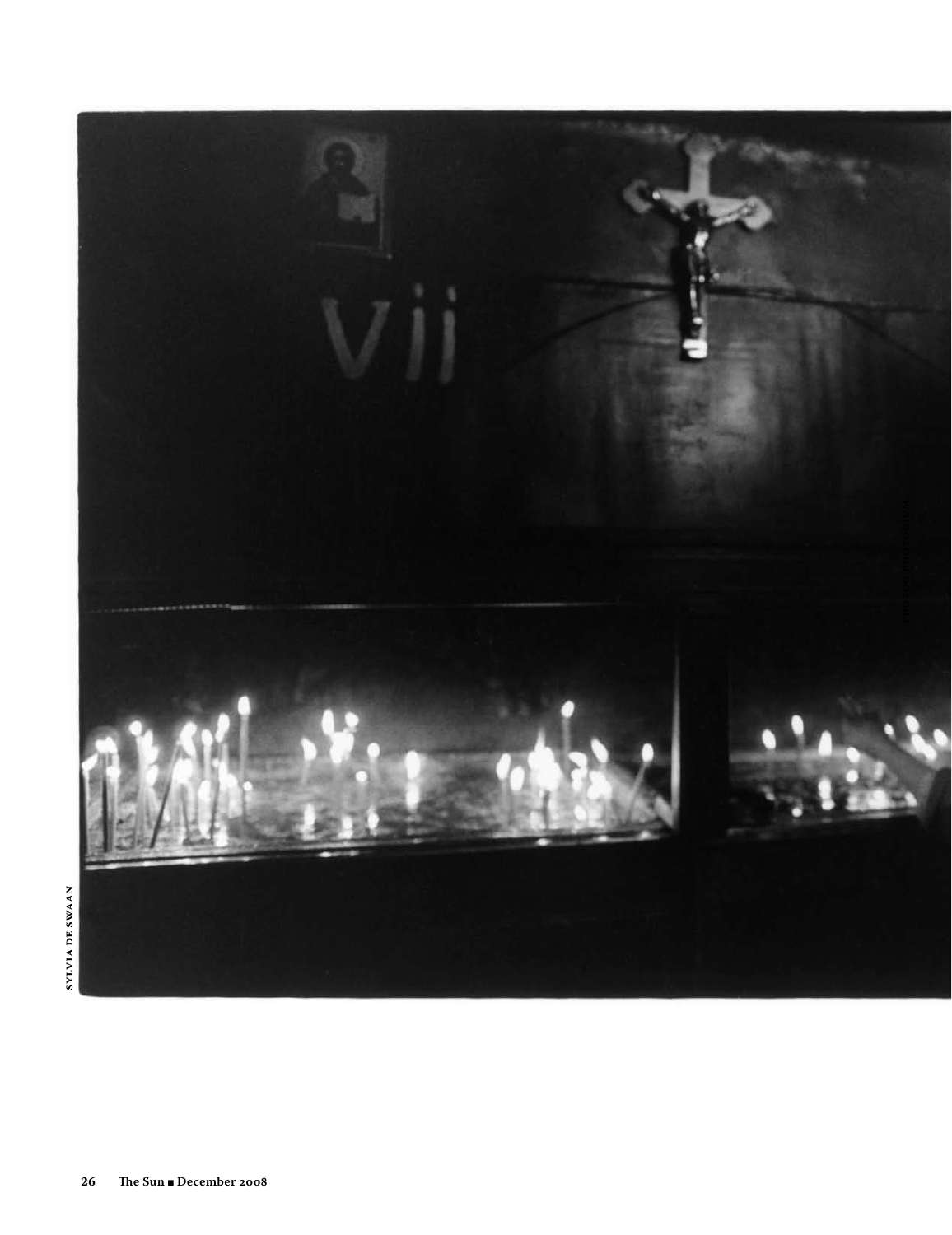## The Shadow Of The Whale

Thea Sullivan

*Oh, God, thy sea is so great, and my boat is so small.* — Breton fisherman's prayer

It is 2 A.M. On a Sunday when my husband, Brian, and I arrive at the emergency room. The waiting area is strangely quiet, almost peaceful. The TV overhead drones, and a Latina mother and her young daughter sit in adjoining chairs, looking calm and wide awake. I take a deep breath and step up to the admitting window in my slower-than-usual, wide-legged fashion. The man behind the glass looks down at my belly and asks, "How far along?"

 "Twenty-five weeks,"Isay.We should have several months to go. The man takes down my information and tells me a wheelchair will be coming soon, though I insist I can walk just fine. While Brian paces the length of the waiting room, I find a seat facing the dark window, close my eyes, and turn my attention to the intermittent cramps in my abdomen, sensations that may mean something bad or may mean nothing at all.

 Less than a week ago we were tooling around the Hawaiian island of Kauai in a rental car, listening to slack-key guitar music on the radio and looking for secret snorkeling spots. I wore a flowered bikini, feeling both proud and shy as I slathered my bare belly with sunscreen. My mother had tried to talk us out of the trip. Though an intrepid traveler herself, she'd said things like "After all you've been through . . ." and "If, God forbid, anything were to happen . . ." These comments had made me feel fragile, jinxed. I just wanted to be a normal pregnant woman, as the doctors had assured me I was. Brian and I were both tired of worrying, tired of being the object of other people's worry — or, worse, their pity. And so we hiked in the rain, did a little kayaking, hunted for waterfalls, caught a glimpse through fog of the green Na Pali coast. As I hauled my extra bulk up sandy slopes, I felt vigorous and full of health. I began to let myself feel excited about the future.

 The waiting-room clock reads 2:35 A.M. Brian is clenching his fists and looks ready to start yelling at someone when the wheelchair finally arrives.The young orderly tells us we're lucky: it's a slow night in labor and delivery, so we'll get a private room instead of a curtained-off gurney in triage.(We don't ask why, if it's such a slow night, we had to wait a half-hour.) Our trip upstairs is silent except for the ping of the elevator and the squeak of rubber on the polished floors. My belly is

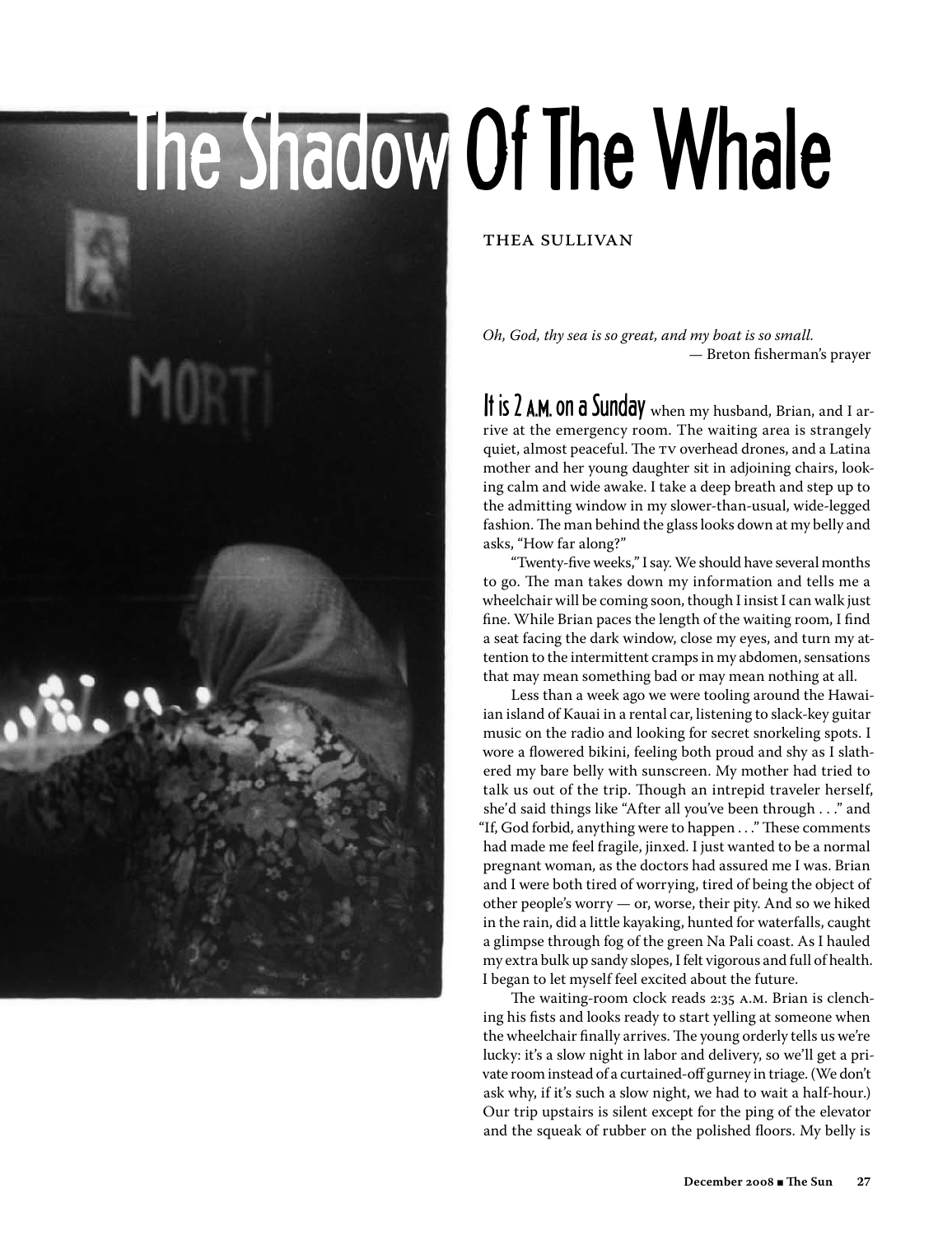quieter now, but fear still burns in my throat.

 Tonight started out as an ordinary Saturday evening. Happy to be back home in San Francisco, we had dinner at our favorite Burmese restaurant, sitting at a cozy table under the giant gold Buddha head. We ate tea-leaf salad and spicy samosa soup. Afterward, at our apartment, we watched a movie; Brian headed for bed halfway through, but I stayed up till the end. It was nearing eleven when the cramps started, vague at first. Indigestion, I figured. But then the pains grew sharper and more frequent. I didn't want to wake Brian, so I telephoned the on-call advice nurse. She told me to drink a quart of water, wait a half-hour, and then time the cramps. I curled on the couch and scribbled down numbers, dozing off between pains with the pen still in my hand. When I called her back with the results — strong cramps every five to seven minutes — she said, "Shoot." Then, "You'd better come in."

 I woke Brian from a deep sleep and watched his face take on that hard, masklike quality I hadn't seen in a while. We drove without speaking through the deserted city streets, parked, and walked toward the red EMERGENCY ROOM sign that buzzed in the distance.

 Growing up, I was spared what I've come to think of as "real suffering." Yes, my grandparents died, my parents' marriage was quietly miserable, and I was dogged by a persistent melancholy. But sudden, abject loss — the kind that pulls the existential rug out from under you — remained something I read about in the newspapers, something that happened to people I didn't know. I knew how lucky I was, but I also felt oddly numb, cut off from the world. And so, though I never exactly wished for anything bad to happen, I harbored a secret yearning that something might come along and make life seem more real.

 The hospital room is dimly lit, and I'm sitting on the bed, still in my clothes. Our nurse, whose name is Bernadette, wraps my arm in a blood-pressure cuff and asks the usual questions. "Is this your first pregnancy?"

 I never know how to answer that one. "Yes. . . . Well, no. . . . Uh, it's my third — but the first one to get this far."

 Bernadette wrinkles her brow in sympathy.

 Once she's gone, I pull off my sweat pants and fleece pullover — almost tipping over, as I sometimes do these days — then lie on my back, my belly beneath the thin hospital gown like a blue-flowered mountain. Though his face is grim, Brian manages to reassure me. "It's better to know," he says.

 I didn't used to be the kind of person who worried — at least, not about the big things. "Everything is going to work out," I would say when Brian was anxious about something. "It always does, right?" He confessed later that he found my sense of security frustrating and presumptuous, but also enviable. And when my certainty was undone, he was sadder for me than I thought I had a right to expect him to be.

 After a while Bernadette comes back and straps a discshaped fetal heart monitor around my belly. The monitor emits a blank, watery sound. She frowns, moves it around a bit. There is static, then more vague whooshing. She sighs and

tries again. Brian and I grab each other's hands.

 Five years ago it was the silence of a missing heartbeat that let us know our first pregnancy had ended in miscarriage — a common-enough occurrence, but it had taken us more than a year to conceive, and the loss of that baby shook my world. We didn't know it was only the opening salvo in a longer struggle.

Bernadette finally finds what she's looking for  $-$  a steady, fast heartbeat — and secures the monitor around my belly. She explains that they need twenty uninterrupted minutes of monitoring, then leaves us to wait.

After the miscarriage we tried for months, and then years, but we were unable to conceive. Having exhausted every holistic option, we turned to high-tech fertility treatments, one after another, each more expensive and invasive than the last. Despite a good prognosis from the doctors, nothing worked. Our long string of failures began to take on a fluky, couldalmost-be-funny-if-it-weren't-so-heartbreaking quality: bizarre drug reactions, a crippling bout of chronic-fatigue syndrome, a lab error leading to a false-positive pregnancy test (on my birthday), and a doomed tubal pregnancy (at Christmas).

 During the years we struggled to get a pink line on the stick, friends, siblings, cousins, neighbors, and co-workers — even some who were on birth control — got pregnant and had babies in quick succession. Out of self-preservation we answered few phone calls, turned down invitations, withdrew into our quiet world of two.

 You might think (and many of our friends would secretly have agreed) that the time had come for us to move on to plan B and adopt a child, or else call it quits altogether. But we weren't ready to give up on what the doctors kept telling us was a realistic chance of a healthy pregnancy and all that came with it: childbirth, breast-feeding, a little person in our house who might one day saunter like my father or laugh like Brian's mother. We joined an infertility support group: eight couples, all of whom had been through years of attempts, though we had the dubious distinction of being the longest-suffering. Over the months, as though it were scripted, every couple became pregnant but us. Brian and I were what the group called "the cheese" — as in the children's song that ends, "The cheese stands alone." The losers of the losers.

 By the time Brian and I made what we had agreed would be our final attempt at in vitro fertilization, we weren't expecting much. We hauled the cardboard box out of the closet and unpacked syringes, alcohol swabs, and drug vials, cracking junkie jokes and speculating bitterly about the exotic vacations we could have been taking with the money spent on the procedure. We doubted it would work, but we needed to go through the by-now-familiar marathon of needle bruises, druginduced emotional meltdowns, and white-knuckle ultrasounds one more time.

 It was a shock when we got the good news. We had become so accustomed to disappointment that we didn't quite know what to do with the possibility of success. For months Brian saved the voice-mail message I'd left on his cellphone.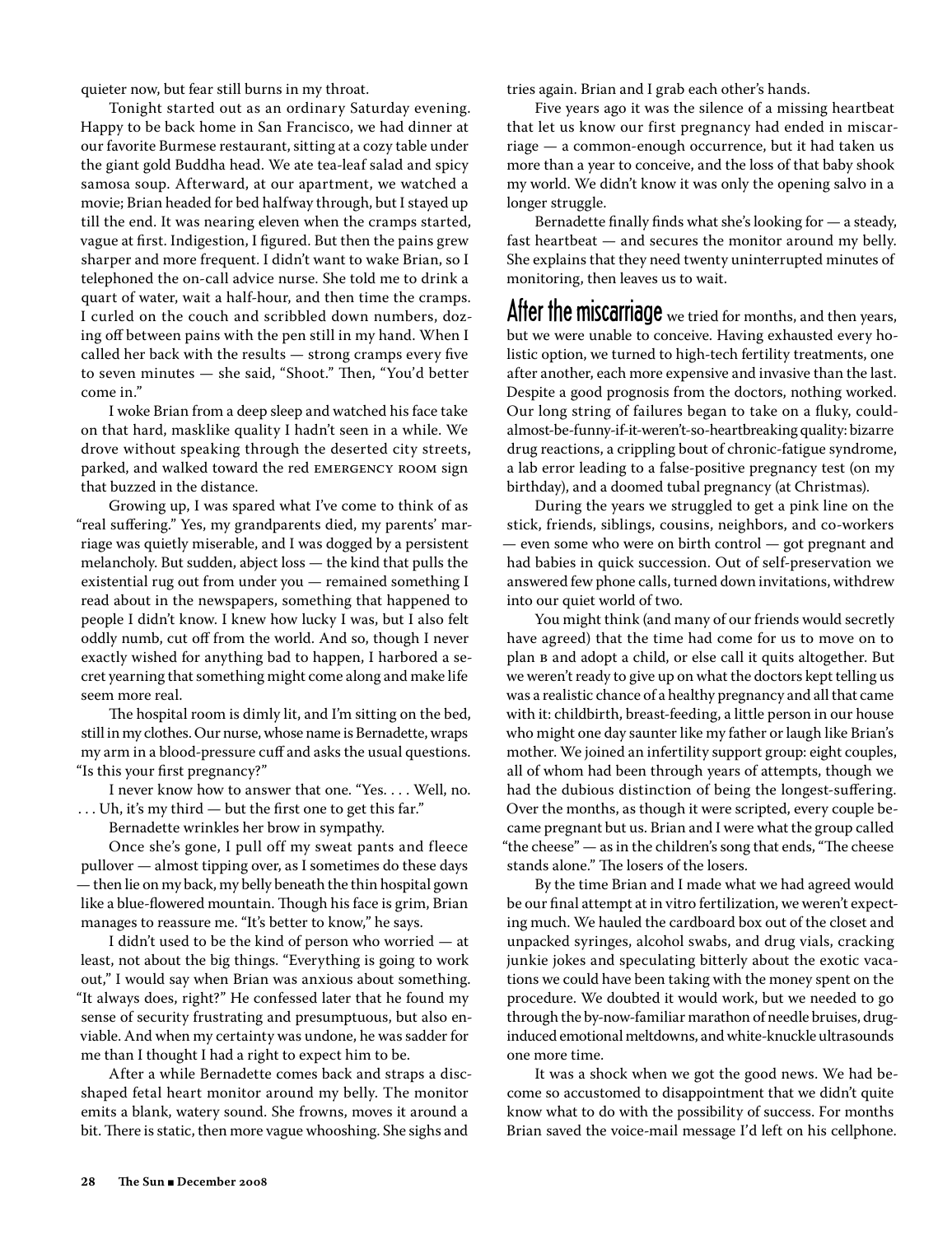My voice sounded as though I were reciting a grocery list. I didn't say the words *pregnant* or *baby*. Instead, I recited the blood-test results and said, "So. There you go."

 The same week I found out I was pregnant, an essay I had written about our infertility experience came out in a national magazine. All of a sudden my in-box was flooded with e-mails from strangers who shared their own harrowing stories. One woman wrote about having had two miscarriages before giving birth to a boy who died of a heart defect after eleven days. Another woman had gone through ten in vitro cycles — an unthinkable number to anyone who's been through one — to conceive her only daughter. At age seven the girl had been killed in a car accident. I was moved by these people's attempts to make peace with their tremendous losses, but also terrified. Their stories underscored what five years of traveling in infertility circles had taught me: that there is no way to know how many more losses you will have to face.

## One Saturday morning, newly pregnant, I woke to sun streaming through the bedroom window in biblical streaks, illuminating dancing dust motes. Filled with an unfamiliar, delicious anticipation, I announced to Brian that I was going shopping for maternity clothes.

 I drove across town to a secondhand store staffed by new moms. The woman helping me wore her dreadlocks in a head wrap and carried her sleeping baby in a colorful batik sling. She was the kind of mother who made it all seem so natural and around whom I tended to feel envious and self-conscious, but on that day I didn't care. I put on the fake belly under a flowered maternity top and waltzed around the dressing room, asking the dreadlocked woman what she thought. I lingered over the bibs and diaper bags. I fawned over a newborn dozing on her mother's chest and asked how much she ate and slept. I was beginning to believe that, in less than a year, Brian and I would have one of these all our own — that was, *if* everything went OK; and *if* our little bundle of cells was arranged in the right way, with the right number of chromosomesin all the right places. Genetic abnormalities were just the sort of risk I would have been dismissive of in the past, but now the possibility of having a child with a congenital heart defect or trisomy 18 seemed very real.

 The genetics-testing class was held in a brightly lit conference room. The couples crowded around the narrow table whispered to each other and leafed through the piles of handouts we'd been given. The instructor, a young blond woman with a long lanyard of IDs bobbing against her chest, managed to sound simultaneously perky and apologetic as she led us through an overview of genetic problems and the tests available to screen for them. She hurried past certain slides — a graphic drawing of a spinal deformity, the baby's spinal column an open pink trough on the outside of the body — and did her best to minimize others: "This is actually a very rare condition, and one that can be easily tested for, so don't let it worry you too much." When she got to sounding breezy, Brian would raise an eyebrow at me as if to say, *Yeah, right.*

Like most everything in medicine, nothing was as straightforward as it sounded. Each test seemed to have a drawback: the results were vague, or it picked up certain disorders while remaining blind to others. The most accurate test of all, amniocentesis, posed a small risk of miscarriage itself. Beyond the statistics loomed an unspoken question: How bad would the news have to be before we would consider ending the pregnancy? The doctors had turned uncertainty into a list of percentages, as though knowledge of the risks could prevent heartbreak or help manage devastating news.

 In the end we opted for a simple screening test, just three vials of deep crimson blood drawn from my arm by a nurse with a Russian accent, her long nails painted the same red color. The results told us our child was at no special risk for the most common genetic abnormalities. Everything looked normal.

 Despite the apparent good news, Brian and I joked that we could avoid telling people about the pregnancy until they noticed a kid in our house. If there had been a way, we might actually have done this. When I imagined myself walking around with a big belly,Ifelt naked, exposed, a human billboard announcing to perfect strangers the most intimate, tenuous part of our lives. And if something terrible happened, there wouldn't be any way to keep it to ourselves.

 We never mastered the art of announcing our news. We tended to be sheepish, as if embarrassed by our good fortune. Or else we'd be awkward and loud, Brian booming without any preamble: "So, Thea's pregnant!" When family or friends congratulated us, we'd duck our heads and nod, trying to make ourselves physically smaller, as if we needed protection from their unchecked excitement.

Brian took off work when we went for the sonogram. This was the big one that could pick up problems the blood test might have missed and would tell us the baby's gender. The cheerful technician spent forty-five minutes moving an ultrasound wand over my belly, examining ghostly images on a screen, and tilting the monitor to give us a better view. After we'd told her why we were nervous, she made sure to explain whatshe was doing and not let the silences go on too long. She counted the chambers of the heart, measured the head circumference, and pointed out the brain: a dark mass inside a smoky ring of skull. "Everything looks perfect," she kept saying. She even measured the femurs, which she pronounced "a little short." We laughed, thinking of our own long torsos and stumpy legs.

 The technician took pictures of the hands, feet, and face from all angles. "You've got a cutie here," she said. And there was something sweet about the bump of the nose, though the stark outline of bone looked spooky.

She gave us stacks of images, which we took home and kept on the dining-room table for days. I was partial to the one of the spine, its curved chain of delicate, perfectly formed vertebrae. Brian's favorite had a large arrow pointing to a barely discernible bump. "Poor little fella," Brian said. "He needs an arrow to point out his penis."